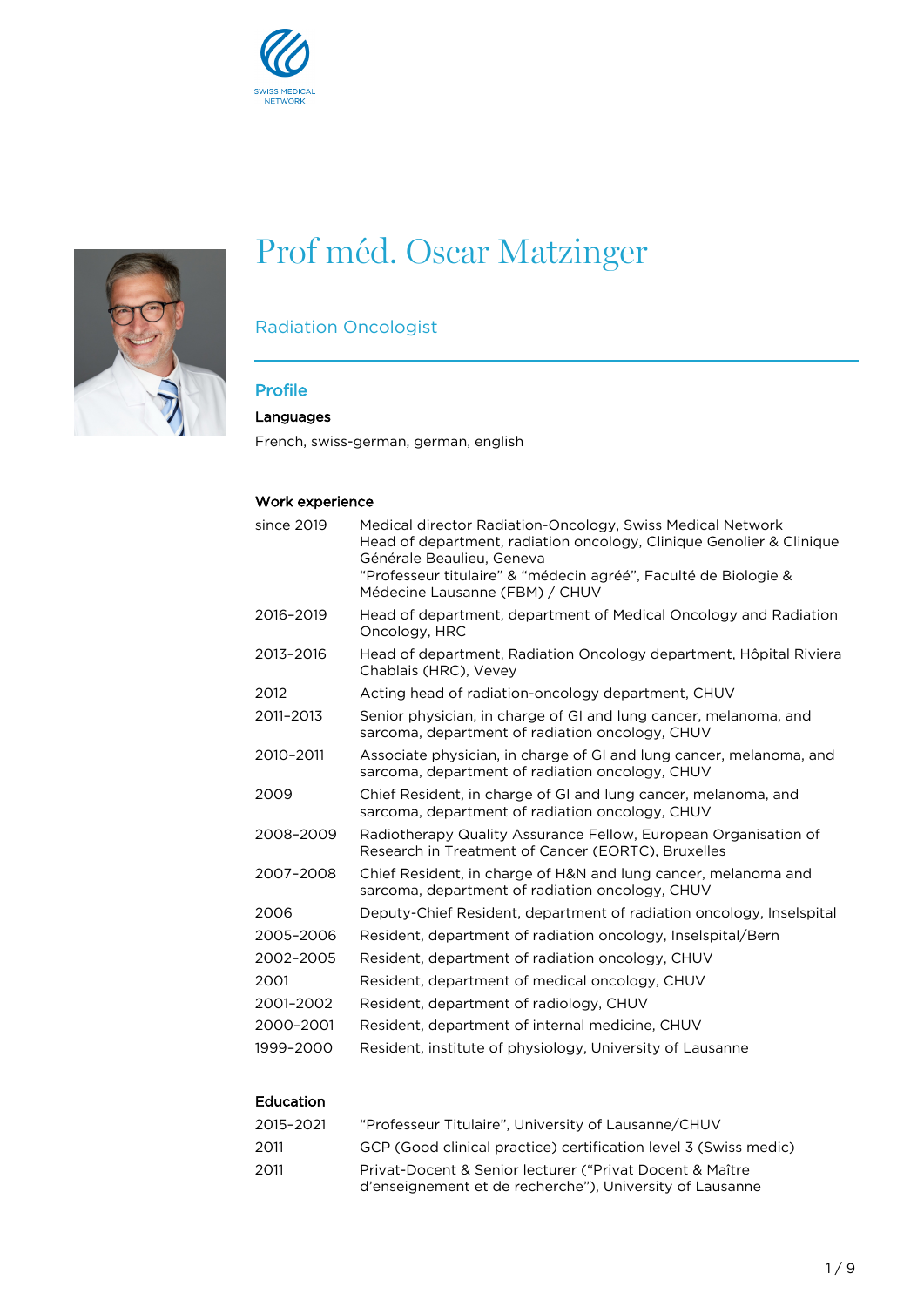| 2006      | Board Certified (FMH) in radiation-oncology |
|-----------|---------------------------------------------|
| 2002      | Thesis in medicine, University of Lausanne  |
| 1998      | Graduation                                  |
| 1992-1998 | Medical school at University of Lausanne    |

#### **Memberships**

#### Professional politics

- Since 2010 Vice President of SRO (Swiss society of radiation oncology)
- Since 2016 Tariff delegate SRO
- Since 2015 Co-chairman, Head of Swiss radiation oncology department conference

• Since 2016 - Vice-president "Ligue Vaudoise contre le Cancer (LVC)"

- Scientific / Clinical
- Since 2010 Board member for federal examination in radiation oncology
- Since 2011 Expert for federal examination in radiation oncology

• Since 2017 - Working party member & auditor OFSP/BAG; clinical audits of Swiss radiation Oncology departments

#### Publications

- 1. Curioni-Fontecedro A, Perentes JY, Gelpke H, Xyrafas A, Bouchaab H, Mach N, Matzinger O, Stojcheva N, Frueh M, Weder W, Cathomas R, Gargiulo P, Bubendorf L, Pless M, Betticher D, Peters S; Swiss Group of Clinical Cancer Research (SAKK). Preoperative chemotherapy and radiotherapy concomitant to cetuximab in resectable stage IIIB NSCLC: a multicentre phase 2 trial (SAKK 16/08). Br J Cancer. 2019 May;120(10):968-974. doi: 10.1038/s41416-019-0447-0.
- 1. Früh M M, Betticher DC, Stupp R, Xyrafas A, Peters S, Ris HB, Mirimanoff RO, Ochsenbein A, Schmid R, Matzinger O, Stahel RA, Weder W, Guckenberger M, Rothschild S, Lardinois D, Mach N, Mark M, Gautschi O, Thierstein S, Biaggi Rudolf C, Pless M; Multimodal Treatment in Operable Stage III Non-Small Cell Lung Cancer: A Pooled Analysis on Long Term Results of three SAKK trials (SAKK 16/96, 16/00, 16/01). Swiss Group for Clinical Cancer Research (SAKK). J Thorac Oncol. 2018 Sep 26. pii: S1556-0864(18)33123-X
- 1. Schernberg A, Rivin Del Campo E, Rousseau B, Matzinger O, Loi M, Maingon P, Huguet F. Adjuvant chemoradiation for gastric carcinoma: State of the art and perspectives. Clin Transl Radiat Oncol. 2018 Mar 13;10:13-22.
- 1. Santa Cruz O, Tsoutsou P, Castella C, Khanfir K, Anchisi S, Bouayed S, Matzinger O, Ozsahin M. Locoregional Control and Toxicity in Head and Neck Carcinoma Patients following Helical Tomotherapy-Delivered Intensity-Modulated Radiation Therapy Compared with 3D-CRT Data. Oncology. 2018;95(2):61-68.
- 1. De Bari B, Lestrade L, Franzetti-Pellanda A, Jumeau R, Biggiogero M, Kountouri M, **Matzinger O**, Miralbell R, Bourhis J, Ozsahin M, Zilli T. Modern intensitymodulated radiotherapy with image guidance allows low toxicity rates and good local control in chemoradiotherapy for anal cancer patients. J Cancer Res Clin Oncol. 2018 Apr;144(4):781-789.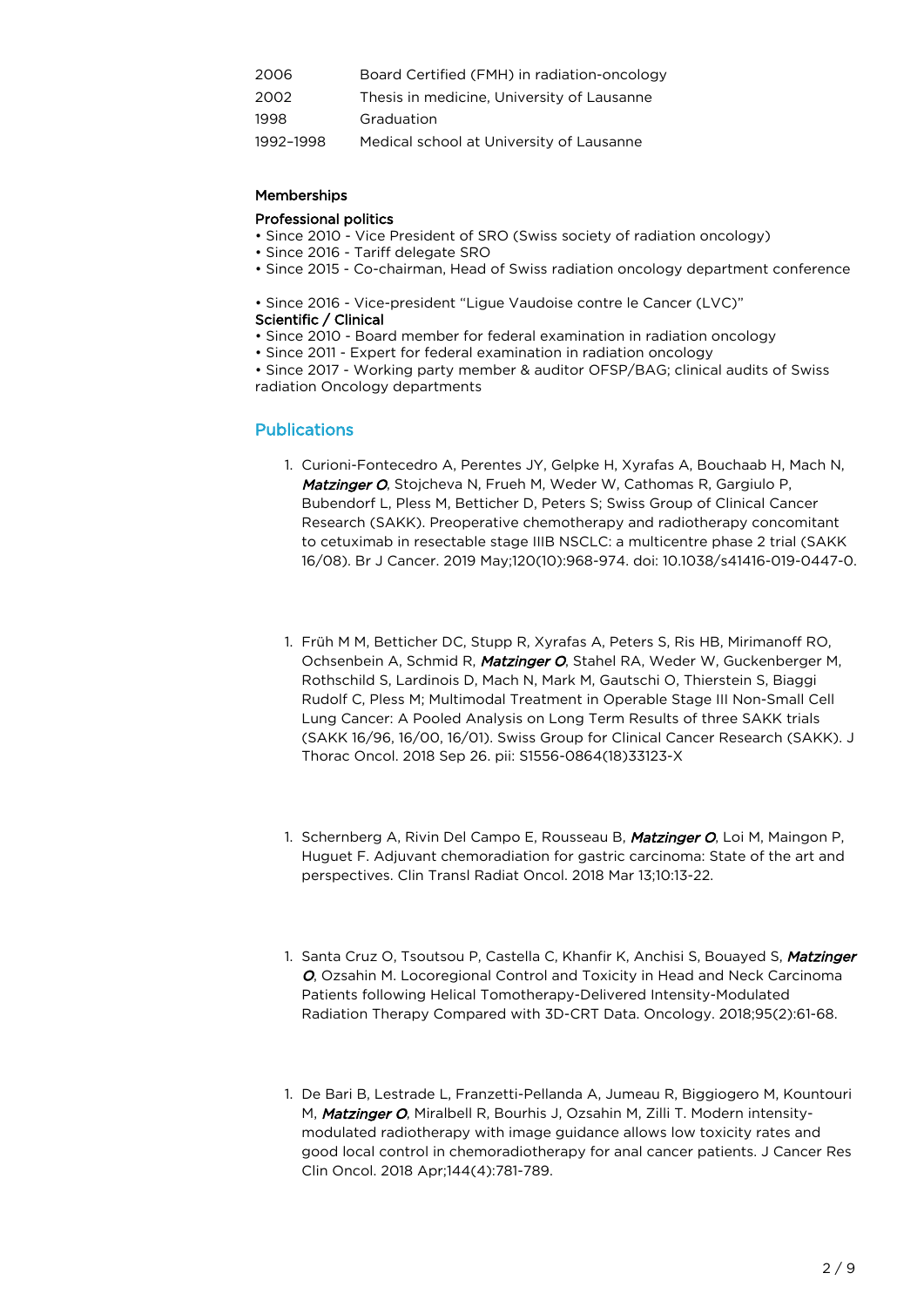- 1. Oscar Matzinger, Solange Peters. Current Trends in Thoracic Radio-Oncology. Schweizer Krebsbulletin, 2017 June; 37(2): 148-155.
- 1. Lestrade L, Zilli T, Kountouri M, Jumeau R, Matzinger O, Bourhis J, Miralbell R, Ozsahin M, De Bari B. Early-stage Favourable Anal Cancer: A Retrospective Analysis of Clinical Outcomes of a Moderately Low Dose Elective Nodal Intensity-modulated Radiotherapy Schedule. Clin Oncol (R Coll Radiol). 2017 Jul;29(7):e105-e109.
- 1. Tsoutsou P, Annibaldi A, Viertl D, Ollivier J, Buchegger F, Vozenin MC, Bourhis J, Widmann C, Matzinger O. TAT-RasGAP317-326 Enhances Radiosensitivity of Human Carcinoma Cell Lines In Vitro and In Vivo through Promotion of Delayed Mitotic Cell Death. Radiat Res. 2017 May;187(5):562-569.
- 1. Kyroudi A, Petersson K, Ghandour S, Pachoud M, Matzinger O, Ozsahin M, Bourhis J, Bochud F, Moeckli R Discrepancies between selected Pareto optimal plans and final deliverable plans in radiotherapy multi-criteria optimization.. Radiother Oncol. 2016 Jun 3. pii: S0167-8140(16)31121-5
- 1. Ghandour S, Cosinschi A, Mazouni Z, Pachoud M, Matzinger O. Optimization of stereotactic body radiotherapy treatment planning using a multicriteria optimization algorithm. Z Med Phys. 2016 May 3. pii: S0939-3889(16)30004-6
- 1. De Bari B, Jumeau R, Bouchaab H, Vallet V, Matzinger O, Troussier I, Mirimanoff RO, Wagner AD, Hanhloser D, Bourhis J, Ozsahin EM. Efficacy and safety of helical tomotherapy with daily image guidance in anal canal cancer patients. Acta Oncol. 2016 Jun; 55(6):767-73
- 1. Ghandour S, Matzinger O, Pachoud M. Volumetric-modulated arc therapy planning using multicriteria optimization for localized prostate cancer. J Appl Clin Med Phys. 2015 May 8;16(3):5410
- 1. Matzinger O, Viertl D, Tsoutsou P, Kadi L, Rigotti S, Zanna C, Wiedemann N, Vozenin MC, Vuagniaux G, Bourhis J. The radiosensitizing activity of the SMACmimetic, Debio 1143, is TNFα-mediated in head and neck squamous cell carcinoma. Radiother Oncol. 2015 Jun 18. pii: S0167-8140(15)00270-4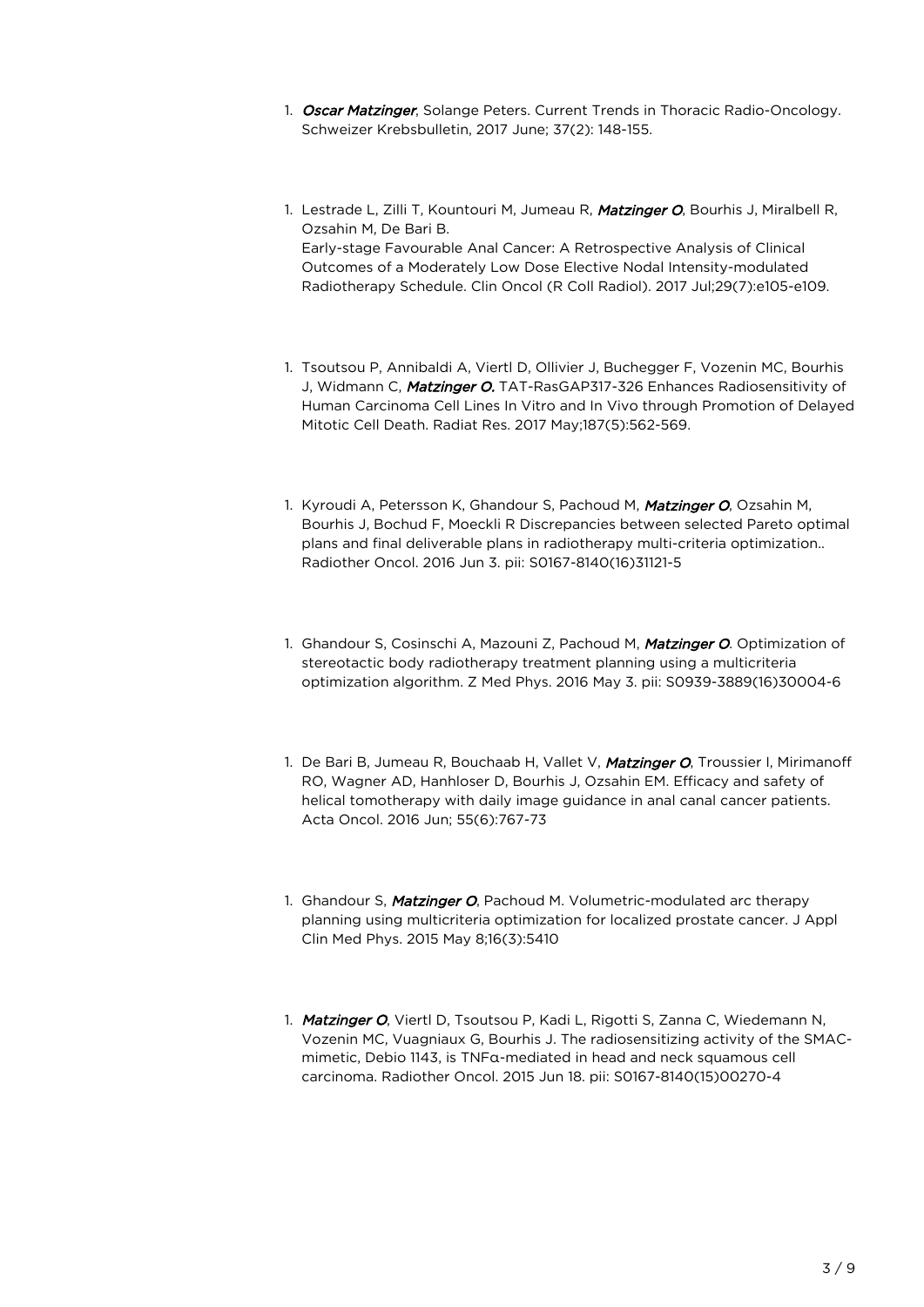- 1. Panje CM, Dal Pra A, Zilli T, R Zwahlen D, Papachristofilou A, Herrera FG, Matzinger O, Plasswilm L, Putora PM. Consensus and differences in primary radiotherapy for localized and locally advanced prostate cancer in Switzerland : A survey on patterns of practice. Strahlenther Onkol. 2015 May 19
- 1. Ugurluer G, Ballerini G, Moeckli R, Matzinger O, Bourhis J, Ozsahin M. Helical tomotherapy for the treatment of anal canal cancer: a dosimetric comparison with 3D conformal radiotherapy. Tumori. 2015 Jun 25;101(3):268-72
- 1. Casutt A, Bouchaab H, Beigelman-Aubry C, Bourhis J, Lovis A, Matzinger O. Stereotactic body radiotherapy with helical TomoTherapy for medically inoperable early stage primary and second-primary non-small-cell lung neoplasm: 1-year outcome and toxicity analysis. Br J Radiol. 2015 May;88(1049):20140687. doi: 10.1259/bjr.20140687
- 1. Cosinschi A, Coskun M, Negretti L, Matzinger O, Jeanneret-Sozzi W, Vallet V, Moeckli R, Mirimanoff RO, Schiappacasse L, Ozsahin M, Bourhis J. A metastatic relapse associated with hippocampal dose sparing after whole-brain radiotherapy. Acta Oncol. 2014 Oct 3:1-3
- 1. Cai L, Mirimanoff RO, Mouhsine E, Guillou L, Leyvraz PF, Leyvraz S, Gay B, Matzinger O, Ozsahin M, Zouhair A. Prognostic factors in adult soft tissue sarcoma treated with surgery combined with radiotherapy: a retrospective single-center study on 164 patients. Rare Tumors. 2013 Oct 18;5(4):e55
- 1. Boujelbene N, Elloumi F, Kamel ME, Abeidi H, Matzinger O, Mirimanoff RO, Khanfir K. Stereotactic body radiation therapy in stage I inoperable lung cancer: from palliative to curative options. Swiss Med Wkly. 2013 May 28
- 1. Fenton PA, Hurkmans C, Gulyban A, van der Leer J, Matzinger O, Poortmans P, Collette L, Bolla M. Quality assurance of the EORTC 22043-30041 trial in postoperative radiotherapy in prostate cancer: results of the Dummy Run procedure. Radiother Oncol. 2013 Jun;107(3):346-5
- 1. Gonzalez M, Litzistorf Y, Krueger T, Popeskou SG, Matzinger O, Ris HB, Gronchi F, Lovis A, Peters S. Impact of induction therapy on airway complications after sleeve lobectomy for lung cancer. Ann Thorac Surg. 2013 Jul;96(1):247-52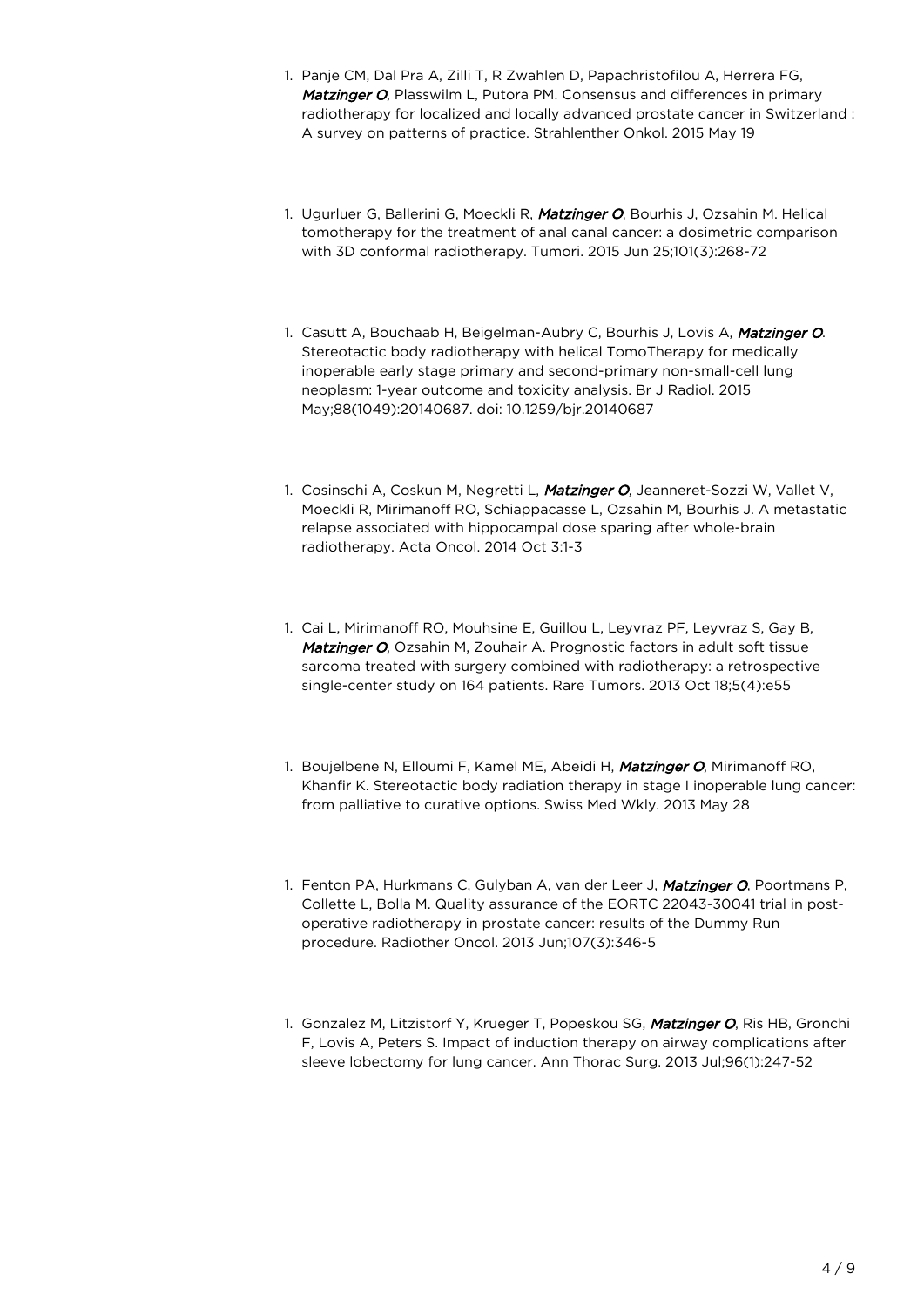- 1. Joosten A, Matzinger O, Jeanneret-Sozzi W, Bochud F, Moeckli R. Evaluation of organ-specific peripheral doses after 2-dimensional, 3-dimensional and hybrid intensity modulated radiation therapy for breast cancer based on Monte Carlo and convolution/superposition algorithms: Implications for secondary cancer risk assessment. Radiother Oncol. 2013 Jan;106(1):33-41
- 1. Tsoutsou PG, Jeanneret Sozzi W, Matzinger O, Ozsahin M. Nomograms predicting locoregional recurrence in the subtype era of breast cancer. J Clin Oncol. 2013 Feb 10;31(5):647-8
- 1. Perentes J, Bopp S, Krueger T, Gonzalez M, Jayet PY, Lovis A, Matzinger O, Ruffieux C, Ris HB, Letovanec I, Peters S. Impact of lung function changes after induction radiochemotherapy on resected T4 non-small cell lung cancer outcome. Ann Thorac Surg. 2012 Dec;94(6):1815-22
- 1. Fairchild A, Aird E, Fenton PA, Gregoire V, Gulyban A, Lacombe D, Matzinger O, Poortmans P, Ruyskart P, Weber DC, Hurkmans CW. EORTC Radiation Oncology Group quality assurance platform: establishment of a digital central review facility. Radiother Oncol. 2012 Jun;103(3):279-86
- 1. Rossier C, Dunet V, Matzinger O, Prior JO. PET/CT and radiotherapy: indications and potential applications. Cancer Radiother. 2012 Apr;16(2):152-63
- 1. Ozsahin M, Santa Cruz O, Bouchaab H, Matzinger O, Tsoutsou PG. Definitive organ-sparing treatment of anal canal cancer: can we afford to question it? J Clin Oncol. 2012 Feb 20;30(6):673-4; 674-5
- 1. Tsoutsou PG, Sozzi WJ, Matzinger O, Ozsahin M. Personalizing Locoregional Treatment in the Adjuvant Setting of Early Breast Cancer on the Basis of Molecular Background: An Exciting Enigma. J Clin Oncol. 2011 Dec 10;29(35):4721-4722
- 1. Khanfir K, Elhfidh M, Anchisi S, Matzinger O, Bieri S, Mirimanoff RO, Ozsahin M, Zouhair A. Sequential or concomitant chemotherapy in limited stage small-cell lung cancer. Swiss Med Wkly. 2011 May 31
- 1. Gonzalez M, Krueger T, Perentes JY, Matzinger O, Peters S, Ris HB. Extrapleural pneumonectomy with venous confluence resection for stage IVA thymic tumors. Ann Thorac Surg 2011;91:941-943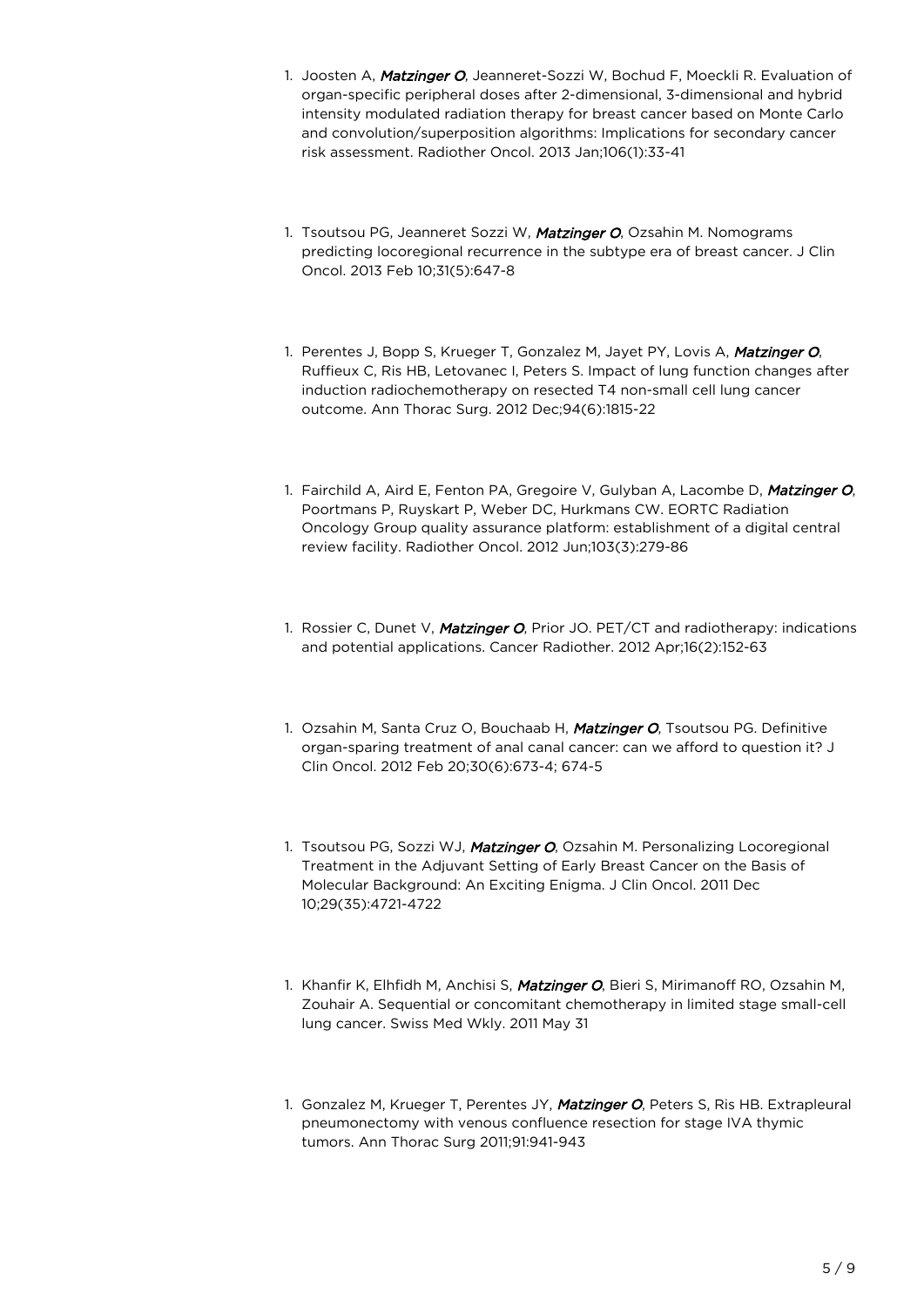- 1. Zouhair A, Matzinger O, Azria D, Gaye MP, Ugurluer G, El Hfid M, Mirimanoff RO, Ozsahin M. Post-operative radiochemotherapy of the head and neck: Towards new standards? Cancer Radiother 2010;14:217-221
- 1. Ozsahin M, Gruber G, Olszyk O, Karakoyun-Celik O, Pehlivan B, Azria D, Roelandts M, Kaanders JH, Cengiz M, Krengli M, Matzinger O, Zouhair A. Outcome and prognostic factors in olfactory neuroblastoma: a rare cancer network study. Int J Radiat Oncol Biol Phys 2010;78:992-997
- 1. Matzinger O, Heimsoth I, Poortmans P, Collette L, Struikmans H, Van Den Bogaert W, Fourquet A, Bartelink H, Ataman F, Gulyban A, Pierart M, Van Tienhoven Toxicity at three years with and without irradiation of the internal mammary and medial supraclavicular lymph node chain in stage I to III breast cancer (EORTC trial 22922/10925). Acta Oncol 2010;49:24-34
- 1. Pehlivan B, Zouhair A, Luthi F, Bron L, Pasche P, Dragusanu D, Azria D, Matzinger O, Mirimanoff RO, Ozsahin M. Decrease in hemoglobin levels following surgery influences the outcome in head and neck cancer patients treated with accelerated postoperative radiotherapy. Ann Surg Oncol 2009;16:1331-1336
- 1. Pehlivan B, Luthi F, Matzinger O, Betz M, Dragusanu D, Bulling S, Bron L, Pasche P, Seelentag W, Mirimanoff RO, Zouhair A, Ozsahin M. Feasibility and efficacy of accelerated weekly concomitant boost postoperative radiation therapy combined with concomitant chemotherapy in patients with locally advanced head and neck cancer. Ann Surg Oncol 2009;16:1337-1343
- 1. Matzinger O, Zouhair A, Mirimanoff RO, Ozsahin M. Radiochemotherapy in locally advanced squamous cell carcinomas of the head and neck. Clin Oncol (R Coll Radiol) 2009;21:525-531
- 1. Matzinger O, Roelofsen F, Mineur L, Koswig S, Van Der Steen-Banasik EM, Van Houtte P, Haustermans K, Radosevic-Jelic L, Mueller RP, Maingon P, Collette L, Bosset JF. Mitomycin C with continuous fluorouracil or with cisplatin in combination with radiotherapy for locally advanced anal cancer (European Organisation for Research and Treatment of Cancer phase II study 22011-40014). Eur J Cancer 2009;45:2782-2791
- 1. Matzinger O, Poortmans P, Giraud JY, Maingon P, Budiharto T, van den Bergh AC, Davis JB, Musat E, Ataman F, Huyskens DP, Gulyban A, Bolla M. Quality assurance in the 22991 EORTC ROG trial in localized prostate cancer: dummy run and individual case review. Radiother Oncol 2009;90:285-290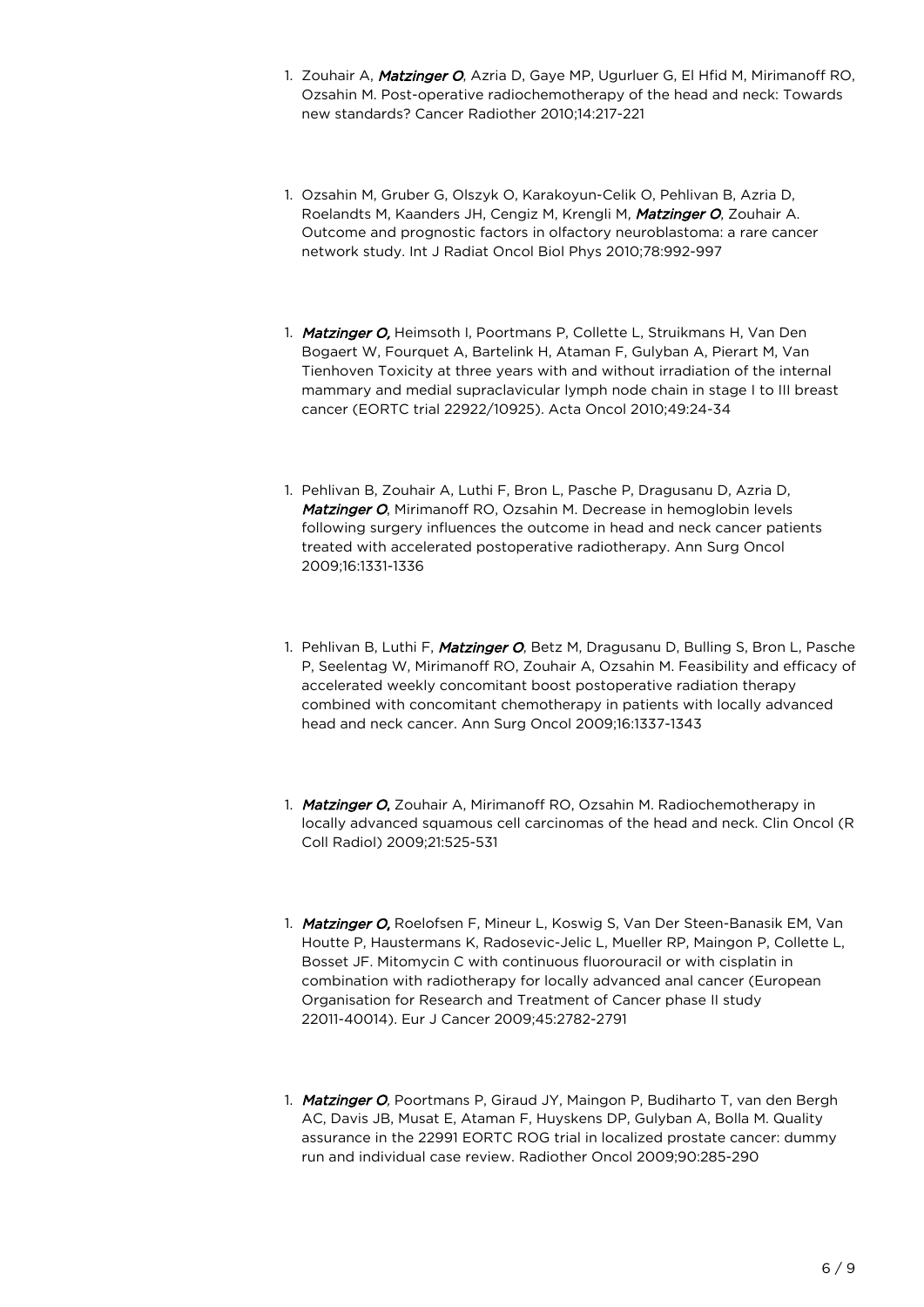- 1. Matzinger O, Gerber E, Bernstein Z, Maingon P, Haustermans K, Bosset JF, Gulyban A, Poortmans P, Collette L, Kuten A. EORTC-ROG expert opinion: radiotherapy volume and treatment guidelines for neoadjuvant radiation of adenocarcinomas of the gastroesophageal junction and the stomach. Radiother Oncol 2009;92:164-175
- 1. Matzinger O, Duclos F, van den Bergh A, Carrie C, Villa S, Kitsios P, Poortmans P, Sundar S, van der Steen-Banasik EM, Gulyban A, Collette L, Bolla M. Acute toxicity of curative radiotherapy for intermediate- and high-risk localised prostate cancer in the EORTC trial 22991. Eur J Cancer 2009;45:2825-2834
- 1. Ghadjar P, Matzinger O, Isaak B, Behrensmeier F, Stroux A, Rentsch CA, Thalmann GN, Aebersold DM. Association of urethral toxicity with dose exposure in combined high-dose-rate brachytherapy and intensity-modulated radiation therapy in intermediate- and high-risk prostate cancer. Radiother Oncol 2009;91:237-242
- 1. Ozsahin M, Matzinger O, Zimmermann M, Zouhair A. Radio-chemotherapy in head and neck cancer (EGFR+). Bull Cancer 2007;94:828-832
- 1. Ozsahin M, Betz M, Matzinger O, Bron L, Luthi F, Pasche P, Azria D, Mirimanoff RO, Zouhair A. Feasibility and efficacy of subcutaneous amifostine therapy in patients with head and neck cancer treated with curative accelerated concomitant-boost radiation therapy. Arch Otolaryngol Head Neck Surg 2006;132:141-145
- 1. Coucke PA, Notter M, Stamm B, Matter M, Fasolini F, Schlumpf R, Matzinger O, Bouzourene H. Preoperative hyper-fractionated accelerated radiotherapy (HART) in locally advanced rectal cancer (LARC) immediately followed by surgery. A prospective phase II trial. Radiother Oncol 2006;79:52-58
- 1. Matzinger O. Working conditions regulated by in-training Swiss physicians: one year of experience. Rev Med Suisse. 2006 Oct 18;2(83):2365-8
- 1. Frei A, de Vevey P, Kiefer B, Giorgis B, Jaquet JL, Pilet F, Matzinger O. Manifesto on "Health politics: stop the scuttling!": to (almost) conclude. Rev Med Suisse. 2005 Mar 16;1(11):790-2.
- 1. Delaloye J, Merlani G, Petignat C, Wenger A, Zaman K, Monnerat C, Matzinger O, Beck Popovic M, Vuichard P, Ketterer N, Tarr PE. Nosocomial nontyphoidal salmonellosis after antineoplastic chemotherapy: reactivation of asymptomatic colonization? Eur J Clin Microbiol Infect Dis. 2004 Oct;23(10):751-8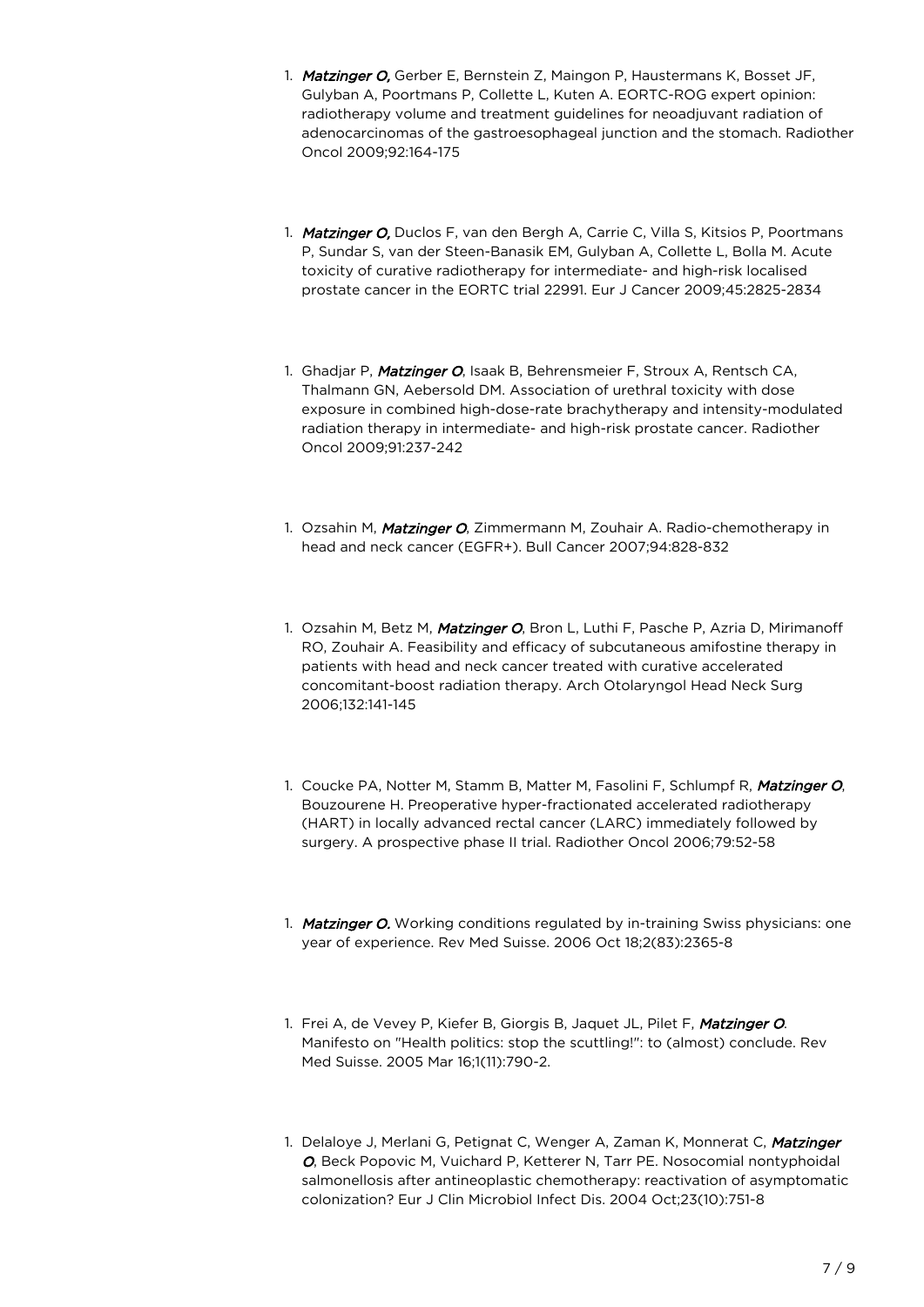- 1. Michielin O, Udry E, Periard D, Matzinger O, Lobrinus JA, Stupp R. Irinotecaninduced interstitial pneumonia. Lancet Oncol. 2004 May;5(5):322-4
- 1. Zouhair A, Azria D, Coucke P, Matzinger O, Bron L, Moeckli R, Do HP, Mirimanoff RO, Ozsahin M. Decreased local control following radiation therapy alone in early-stage glottic carcinoma with anterior commissure extension. Strahlenther Onkol. 2004 Feb;180(2):84-90
- 1. Couke PA, Jichliski P, Matzinger O, Ozsahin M, Bulling SM, Zouhair A. Antiandrogen gynecomastia: an inescapable harm? Radiotherapy: a simple and efficient solution! Rev Med Suisse Romande. 2004 Jan;124(1):51-4
- 1. Henchoz E, D'Alessio DA, Gillet M, Halkic N, Matzinger O, Goy JJ, Chioléro R, Tappy L, Schneiter P. Impaired insulin response after oral but not intravenous glucose in heart- and liver-transplant recipients. Transplantation. 2003 Sep 27;76(6):923-9
- 1. Delarue J, Matzinger O, Binnert C, Schneiter P, Chioléro R, Tappy L, Fish oil prevents the adrenal activation elicited by mental stress in healthy men. Diabetes Metab. 2003 Jun;29(3):289-95
- 1. Matzinger O, Schneiter P, Tappy L. Effects of fatty acids on exercise plus insulin-induced glucose utilization in trained and sedentary subjects. Am J Physiol Endocrinol Metab. 2002 Jan;282(1):E125-31
- 2. Rigalleau V, Binnert C, Minehira K, Stefanoni N, Schneiter P, Henchoz E, Matzinger O, Cayeux C, Jéquier E, Tappy L. In normal men, free fatty acids reduce peripheral but not splanchnic glucose uptake. Diabetes. 2001 Apr;50(4):727-32

## Accreditation

[Clinique de Genolier](https://www.genolier.net)

[Clinique Générale-Beaulieu](https://www.beaulieu.ch/en)

[Centre du Sein GSMN](https://www.centre-du-sein.ch/en/)

Générale-Beaulieu Swiss Oncology Network

[Genolier Innovation Network](https://www.genolier.net/www.genolier-innovation.net)

#### **Specialties**

[Radiotherapy](https://www.genolier.net/en/our-specialties/radio-oncologie-radiotherapie)